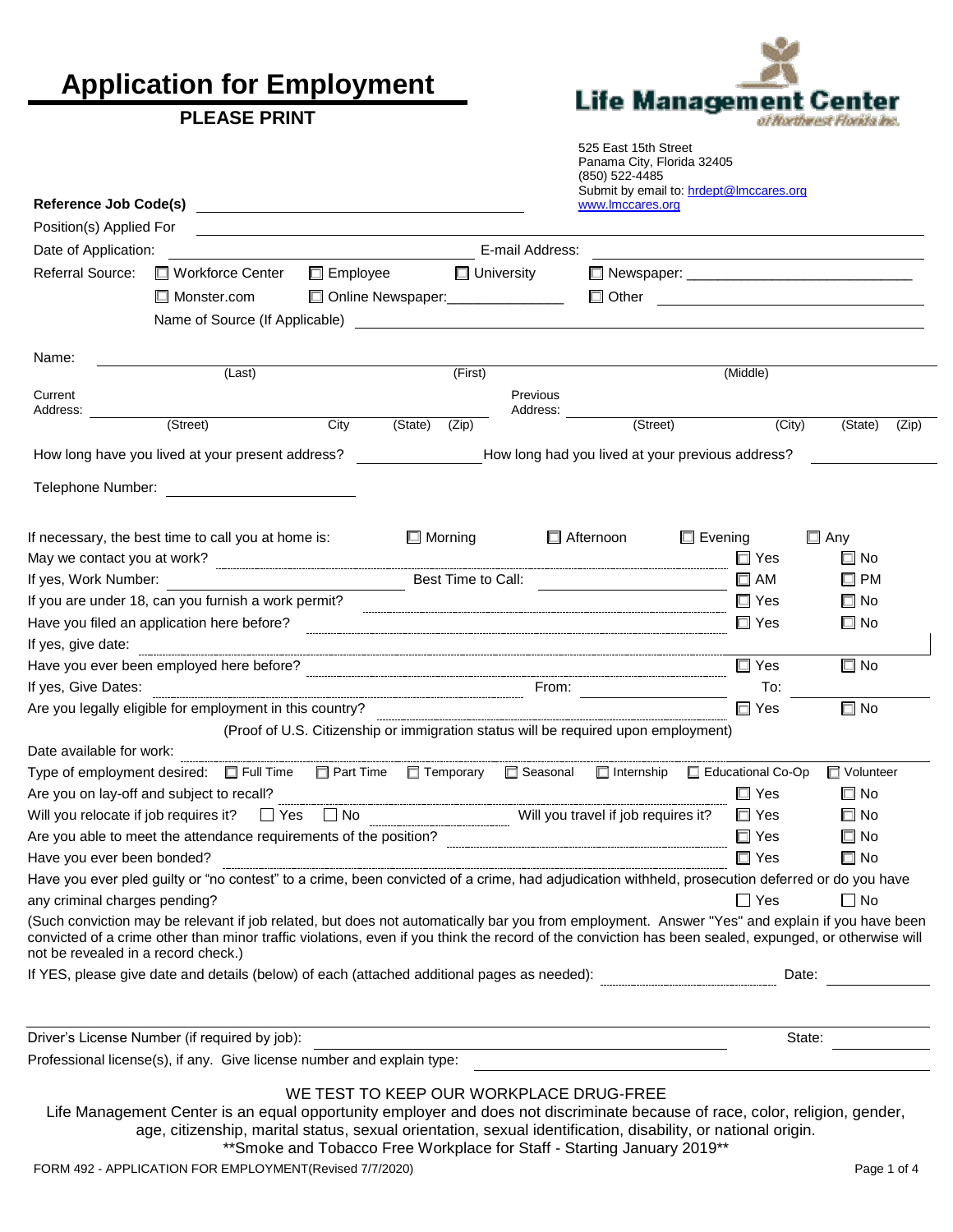# **Employment History (Do not refer to resume)**

Starting with the most recent, list your employers, assignments, volunteer activities, or military experience going back for AT LEAST the most recent seven (7) years.

Explain any gaps in employment in comments section below. Please use an additional page(s) if necessary.

| Employer                       | Telephone                               |                           | Dates Employed            | Summarize the nature of the work performed |  |
|--------------------------------|-----------------------------------------|---------------------------|---------------------------|--------------------------------------------|--|
|                                |                                         | From                      | To                        | and job responsibilities:                  |  |
| Address                        |                                         |                           |                           |                                            |  |
| Job Title                      |                                         | <b>Hourly Rate/Salary</b> |                           |                                            |  |
|                                |                                         |                           | <b>Starting</b>           |                                            |  |
| Immediate Supervisor and Title |                                         |                           |                           |                                            |  |
|                                |                                         |                           |                           |                                            |  |
| Reason for Leaving             |                                         |                           | Hourly Rate/Salary        |                                            |  |
|                                |                                         |                           | Final                     |                                            |  |
| May we contact for reference?  | Yes<br>No<br><b>O</b> Later<br>$\Box$   |                           |                           |                                            |  |
|                                |                                         |                           |                           |                                            |  |
| Employer                       | Telephone                               |                           | Dates Employed            | Summarize the nature of the work performed |  |
| Address                        |                                         | From                      | To                        | and job responsibilities:                  |  |
|                                |                                         |                           |                           |                                            |  |
| Job Title                      |                                         | Hourly Rate/Salary        |                           |                                            |  |
|                                |                                         |                           | Starting                  |                                            |  |
| Immediate Supervisor and Title |                                         |                           |                           |                                            |  |
|                                |                                         |                           |                           |                                            |  |
| Reason for Leaving             |                                         |                           | <b>Hourly Rate/Salary</b> |                                            |  |
| May we contact for reference?  | $\Box$ Yes<br>$\Box$ No<br>$\Box$ Later |                           | Final                     |                                            |  |
|                                |                                         |                           |                           |                                            |  |
|                                |                                         |                           |                           |                                            |  |
|                                |                                         |                           |                           |                                            |  |
| Employer                       | Telephone                               | From                      | Dates Employed<br>To      | Summarize the nature of the work performed |  |
| Address                        |                                         |                           |                           | and job responsibilities:                  |  |
|                                |                                         |                           |                           |                                            |  |
| Job Title                      |                                         | Hourly Rate/Salary        |                           |                                            |  |
|                                |                                         |                           | Starting                  |                                            |  |
| Immediate Supervisor and Title |                                         |                           |                           |                                            |  |
| Reason for Leaving             |                                         |                           | Hourly Rate/Salary        |                                            |  |
|                                |                                         |                           | Final                     |                                            |  |
| May we contact for reference?  | $\Box$ Yes<br>No<br>$\Box$ Later        |                           |                           |                                            |  |
|                                |                                         |                           |                           |                                            |  |
| Employer                       | Telephone                               |                           | Dates Employed            | Summarize the nature of the work performed |  |
|                                |                                         | From                      | To                        | and job responsibilities:                  |  |
| Address                        |                                         |                           |                           |                                            |  |
| Job Title                      |                                         |                           | <b>Hourly Rate/Salary</b> |                                            |  |
|                                |                                         |                           | Starting                  |                                            |  |
| Immediate Supervisor and Title |                                         |                           |                           |                                            |  |
|                                |                                         |                           |                           |                                            |  |
| Reason for Leaving             |                                         |                           | <b>Hourly Rate/Salary</b> |                                            |  |
|                                |                                         |                           | Final                     |                                            |  |
| May we contact for reference?  | $\Box$ Yes<br>$\Box$ No<br>$\Box$ Later |                           |                           |                                            |  |

Comments (Please fully explain any gaps in employment):

| Have you ever been fired? | ∩ Yes | 1 No | Please explain: |
|---------------------------|-------|------|-----------------|
|---------------------------|-------|------|-----------------|

#### **Skills and Qualifications**

Summarize special skills and qualifications acquired from employment or other experinces that may qualify you to work with our company.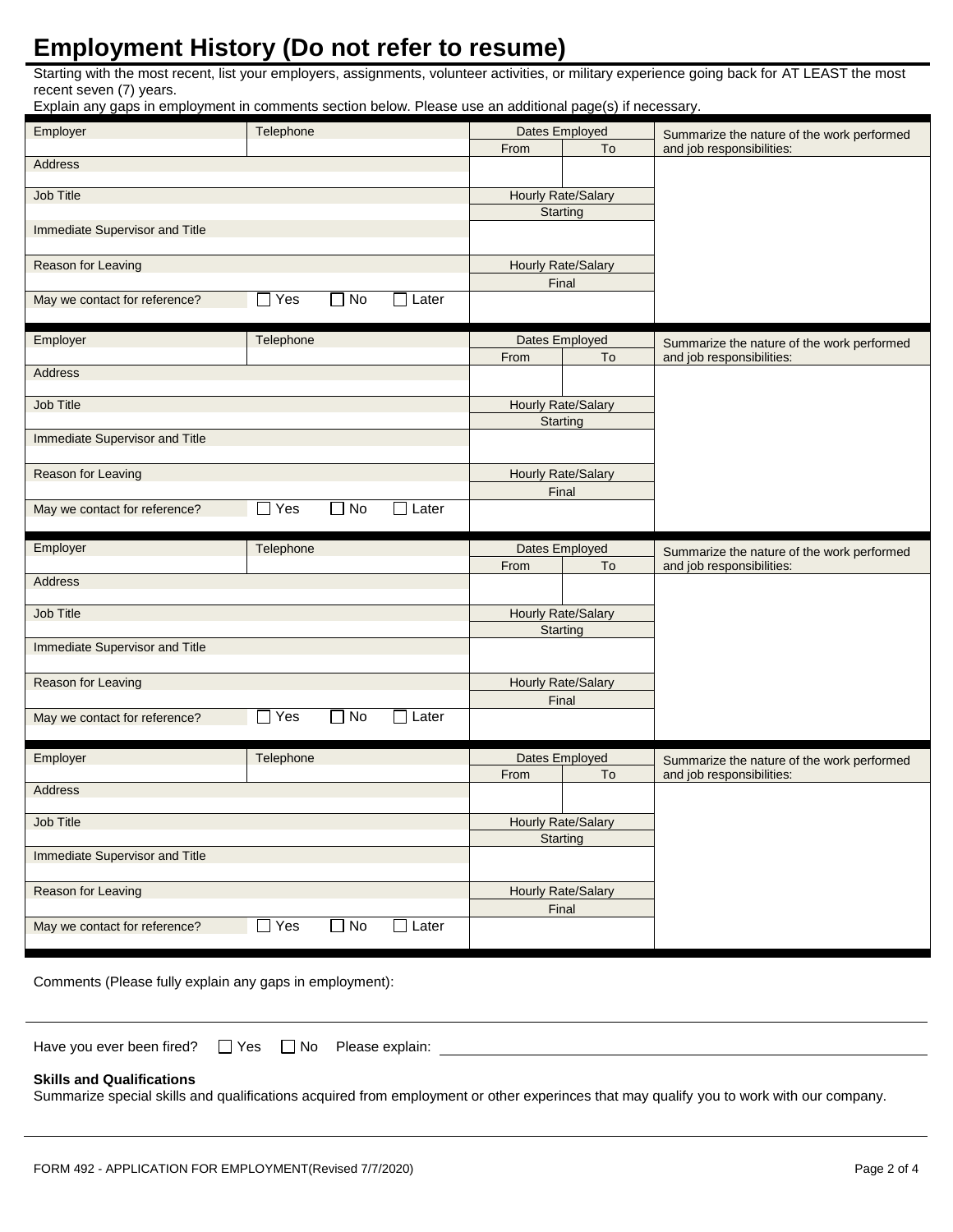## **Educational Background**

 **A)** List last three (3) schools attended, starting with the most recent. **B)** List number of years completed. **C)** Indicate degree or diploma earned, if any. **D)** Grand Point Average or Class Rank and **E1)** and **E2)** Major/Minor field of study (if applicable).

| A) | <b>School</b> | B) | Years<br><b>Completed</b> | C) Degree/Diploma D) GPA/Class E1) | Rank | <b>Major</b> | E2) | <b>Minor</b> |
|----|---------------|----|---------------------------|------------------------------------|------|--------------|-----|--------------|
|    |               |    |                           |                                    |      |              |     |              |
|    |               |    |                           |                                    |      |              |     |              |
|    |               |    |                           |                                    |      |              |     |              |

List any foreign language(s) and check the box that best describes your skill level.

| Language | <b>Read and Write</b>    | <b>Read and Speak</b> | <b>Read Only</b> | <b>Speak Only</b> |  |
|----------|--------------------------|-----------------------|------------------|-------------------|--|
|          |                          |                       |                  |                   |  |
|          | $\overline{\phantom{a}}$ |                       | -                |                   |  |

### **References (No relatives)**

 List name and telephone number of three business/work references who are *not* related to you and are *not* previous supervisors. If not applicable, list three school or personal reference who are not related to you.

| <b>Name</b> | <b>Telephone</b> | <b>Years Known</b> |  |  |
|-------------|------------------|--------------------|--|--|
|             |                  |                    |  |  |
|             |                  |                    |  |  |
|             |                  |                    |  |  |

I Hereby Certify that all of the information that I have provided in this application is true and accurate.

Signature of Applicant Date: The Signature of Applicant Date: Date: Date: Date: Date: Date: Date: Date: Date: Date: Date: Date: Date: Date: Date: Date: Date: Date: Date: Date: Date: Date: Date: Date: Date: Date: Date: Date

Date: <u>\_\_\_\_\_\_\_</u>

#### **EQUAL OPPORTUNITY EMPLOYER APPLICANT'S STATEMENT**

I understand that if I am hired, my employment will be for no definite period, regardless of the period of payment of my wages. I further understand that I have the right to terminate my employment at will at any time with or without notice or reason, and the Company has the same right. No one other than the Executive Director of the Company has authority to modify this relationship or make any agreement to the contrary. Any such modification or agreement must be in writing.

I understand that the Company reserves the right to require me to submit to a drug test at any time and also reserves the right to require me to submit to an alcohol test and/or medical examination to the extent permitted by law. I further understand that the Company may contact my previous employers and I authorize those employers to disclose to the Company all records and other information pertinent to my employment with them. I release my previous employers from any liability as a result of their disclosure of information about me to the Company. I also authorize the Company to provide truthful information concerning my employment with it to my future prospective employers and I agree to hold it harmless for providing such information.

I further understand that if employed I will be on a 90-day introductory period, and that termination for unsatisfactory performance during that period will not result in any Company responsibility for unemployment benefits. I further understand that completion of the introductory period does not confer any expectation of continued employment, and that if employed, my employment will be for no definite period and "at-will."

By signing this application, I certify that all of the information that I provide on this application and in any interview will be true, complete and accurate. I understand that if I am employed and any such information is later found to be false or misleading in any respect, I will be dismissed.

I certify that I have received a written notification that the Company may obtain a consumer report or reports on me. I authorize this Company to obtain such a report or reports for use in connection with my application for employment and for other employment-related reasons. If hired, this authorization shall remain on file and serve as ongoing authorization for procurement of employment-related consumer reports at any time during my employment. I understand that the term "consumer report" includes, but is not limited to, credit checks, criminal background checks, Department of Motor Vehicle reports, and investigative consumer reports. I authorize the Company to conduct electronic inquiry related to my background, including review of all social networking sites and to make adverse decisions as a result of such inquiries. I further understand that the term "investigative consumer report" means a report in which information on my character, general reputation, personal characteristics, or mode of living is obtained through personal interviews with my neighbors, friends, or associates, or with others with whom I am acquainted or who may have knowledge concerning any such items of information.

Signature of Applicant Date: Date: Date: Date: Date: Date: Date: Date: Date: Date: Date: Date: Date: Date: Date: Date: Date: Date: Date: Date: Date: Date: Date: Date: Date: Date: Date: Date: Date: Date: Date: Date: Date: D